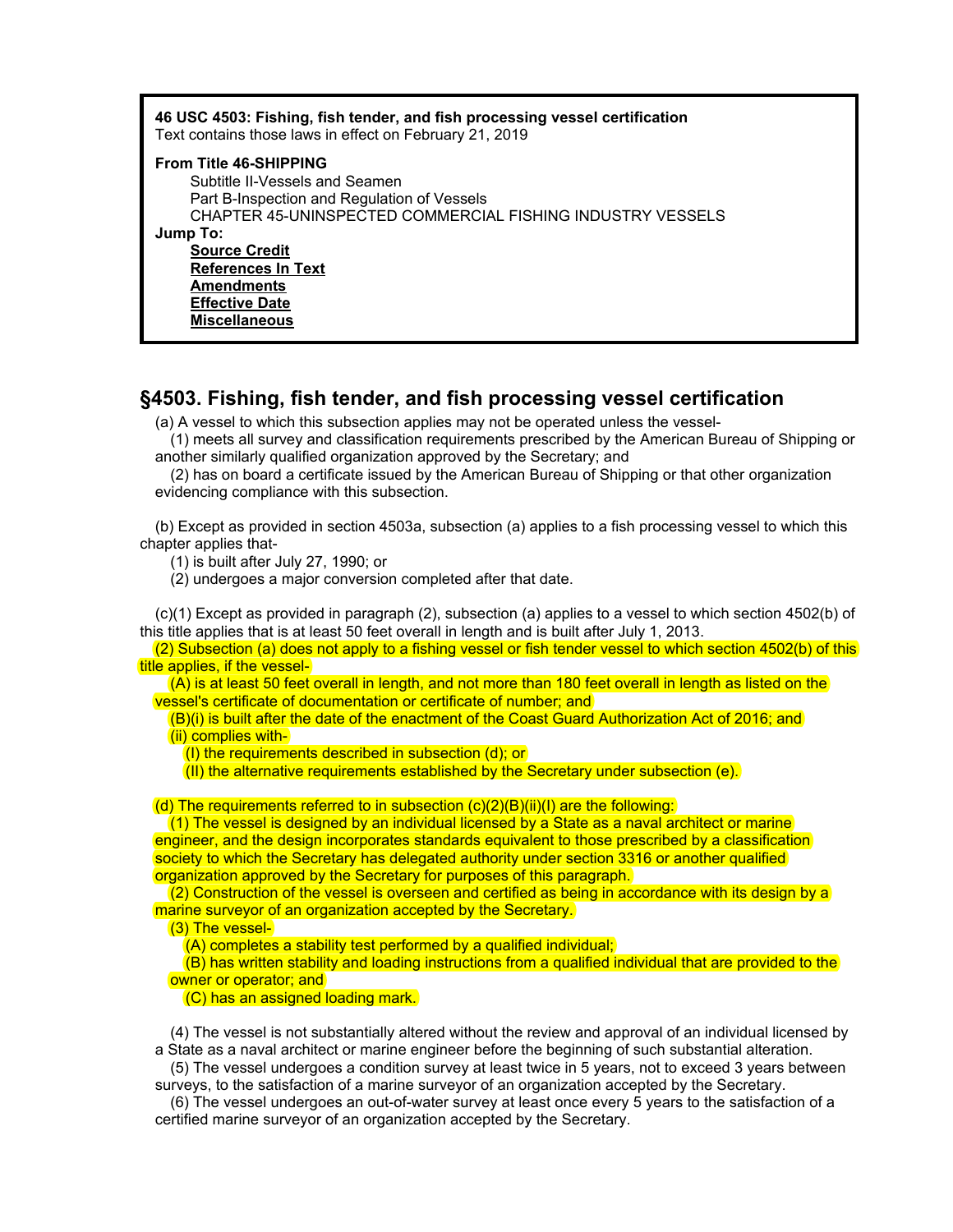(7) Once every 5 years and at the time of a substantial alteration to such vessel, compliance of the vessel with the requirements of paragraph (3) is reviewed and updated as necessary.

(8) For the life of the vessel, the owner of the vessel maintains records to demonstrate compliance with this subsection and makes such records readily available for inspection by an official authorized to enforce this chapter.

(e)(1) Not later than 10 years after the date of the enactment of the Coast Guard Authorization Act of 2016, the Secretary shall submit to the Committee on Transportation and Infrastructure of the House of Representatives and the Committee on Commerce, Science, and Transportation of the Senate a report that provides an analysis of the adequacy of the requirements under subsection (d) in maintaining the safety of the fishing vessels and fish tender vessels which are described in subsection (c)(2) and which comply with the requirements of subsection (d).

(2) If the report required under this subsection includes a determination that the safety requirements under subsection (d) are not adequate or that additional safety measures are necessary, then the Secretary may establish an alternative safety compliance program for fishing vessels or fish tender vessels (or both) which are described in subsection (c)(2) and which comply with the requirements of subsection (d).

(3) The alternative safety compliance program established under this subsection shall include requirements for-

(A) vessel construction;

(B) a vessel stability test;

(C) vessel stability and loading instructions;

(D) an assigned vessel loading mark;

(E) a vessel condition survey at least twice in 5 years, not to exceed 3 years between surveys;

(F) an out-of-water vessel survey at least once every 5 years;

(G) maintenance of records to demonstrate compliance with the program, and the availability of such records for inspection; and

(H) such other aspects of vessel safety as the Secretary considers appropriate.

(f)(1) For purposes of this section and section 4503a, the term "built" means, with respect to a vessel, that the vessel's construction has reached any of the following stages:

(A) The vessel's keel is laid.

(B) Construction identifiable with the vessel has begun and assembly of that vessel has commenced comprising of at least 50 metric tons or one percent of the estimated mass of all structural material, whichever is less.

(2) In the case of a vessel greater than 79 feet overall in length, for purposes of paragraph (1)(A) a keel is deemed to be laid when a marine surveyor affirms that a structure adequate for serving as a keel for such vessel is in place and identified for use in the construction of such vessel.

(Added Pub. L. 98–364, title IV, §402(7)(C), July 17, 1984, 98 Stat. 447 ; amended Pub. L. 98–557, §33(b), Oct. 30, 1984, 98 Stat. 2876 ; Pub. L. 100–424, §2(a), Sept. 9, 1988, 102 Stat. 1587 ; Pub. L. 111–281, title VI, §604(e)(1), Oct. 15, 2010, 124 Stat. 2966 ; Pub. L. 112–213, title III, §305(c), Dec. 20, 2012, 126 Stat. 1564 ; Pub. L. 114–120, title III, §318(a), Feb. 8, 2016, 130 Stat. 63 ; Pub. L. 114–328, div. C, title XXXV, §3503(a), (b)(2), Dec. 23, 2016, 130 Stat. 2775 ; Pub. L. 115–282, title V, §§507, 508(a), (b), Dec. 4, 2018, 132 Stat. 4272 .)

### REFERENCES IN TEXT

The date of the enactment of the Coast Guard Authorization Act of 2016, referred to in subsecs.  $(c)(2)(B)(i)$  and  $(e)(1)$ , is the date of enactment of Pub. L. 114–120, which was approved Feb. 8, 2016.

#### **AMENDMENTS**

2018-Subsec. (b). Pub. L. 115–282, §508(b)(2), substituted "section 4503a" for "subsection (d)" in introductory provisions.

Subsec. (c)(2)(A). Pub. L. 115–282, §507(a), substituted "180" for "79".

Subsec.  $(c)(2)(B)(ii)(I)$ . Pub. L. 115–282, §508 $(b)(3)$ , substituted "subsection (d)" for "subsection (e)".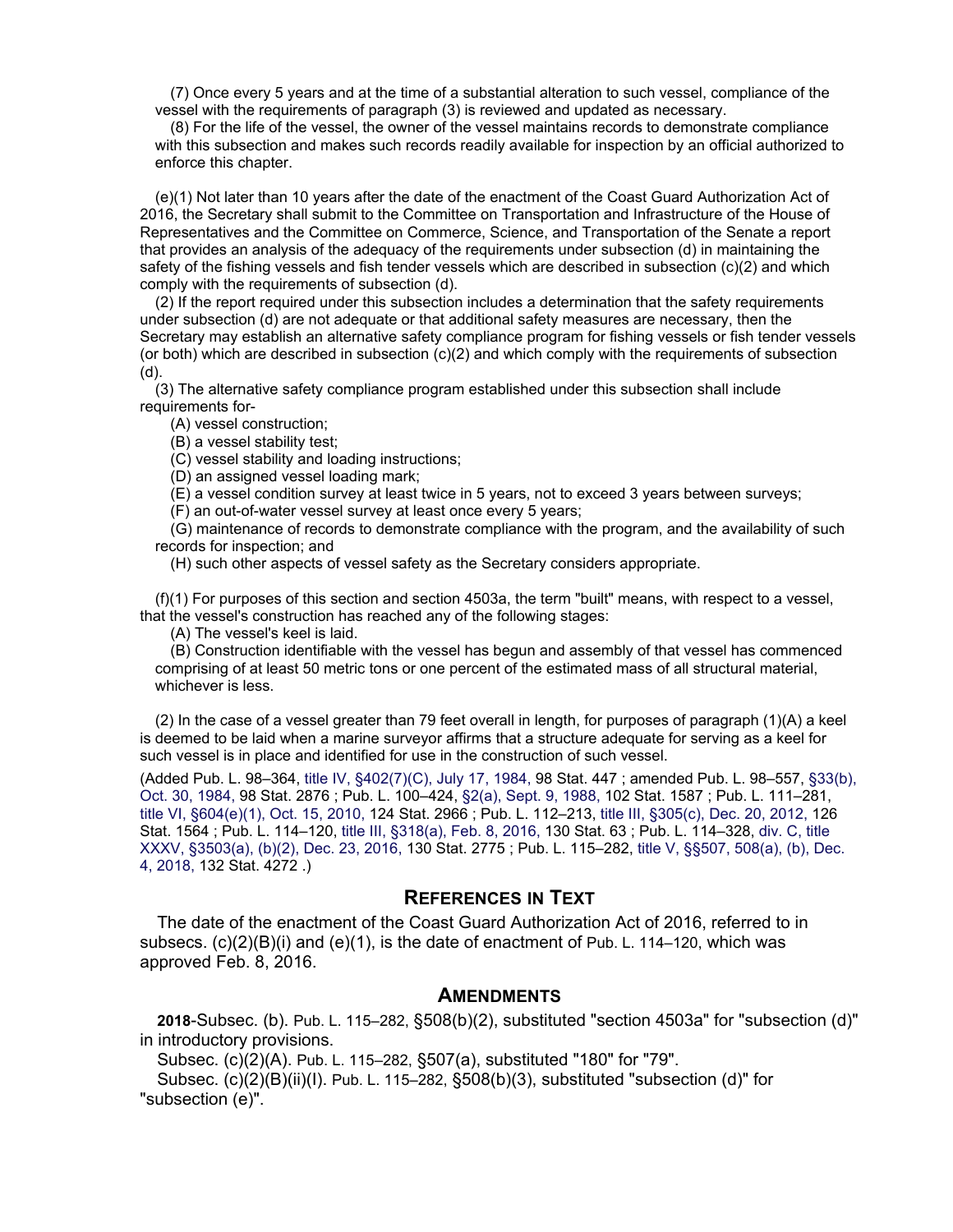Subsec. (c)(2)(B)(ii)(II). Pub. L. 115–282, §508(b)(4), substituted "subsection (e)" for "subsection (f)".

Subsec. (d). Pub. L. 115–282, §508(b)(1), redesignated subsec. (e) as (d).

Pub. L. 115–282, §508(a), redesignated and transferred subsec. (d) as section 4503a of this title. Subsec. (e). Pub. L. 115–282, §508(b)(1), redesignated subsec. (f) as (e). Former subsec. (e) redesignated (d).

Subsec. (e)(1), (2). Pub. L. 115–282, §508(b)(5), (6), substituted "subsection (d)" for "subsection (e)" wherever appearing.

Subsec. (f). Pub. L. 115–282, §508(b)(1), redesignated subsec. (g) as (f). Former subsec. (f) redesignated (e).

Pub. L. 115–282, §507(b), generally amended subsec. (f), as redesignated by Pub. L. 115–282, §508(b)(1). Prior to amendment, subsec. (f) read as follows: "For the purposes of this section, the term 'built' means, with respect to a vessel, that the vessel's construction has reached any of the following stages:

"(1) The vessel's keel is laid.

"(2) Construction identifiable with the vessel has begun and assembly of that vessel has commenced comprising of at least 50 metric tons or one percent of the estimated mass of all structural material, whichever is less."

Subsec. (g). Pub. L. 115–282, §508(b)(1), redesignated subsec. (g) as (f).

2016-Subsec. (a). Pub. L. 114–120, §318(a)(1), substituted "this subsection" for "this section" in introductory provisions.

Subsec. (b). Pub. L. 114–120, §318(a)(2), substituted "Except as provided in subsection (d), subsection (a)" for "This section" in introductory provisions.

Subsec. (c). Pub. L. 114–120, §318(a)(3), designated existing provisions as par. (1),

substituted "Except as provided in paragraph (2), subsection (a)" for "This section", and added par. (2).

Subsec. (c)(2)(B)(i). Pub. L. 114–328, §3503(a), substituted "Coast Guard Authorization Act of 2016" for "Coast Guard Authorization Act of 2015".

Subsec. (e). Pub. L. 114–120, §318(a)(4), added subsec. (e). Former subsec. (e) redesignated (g).

Subsec. (f). Pub. L. 114–120, §318(a)(4), added subsec. (f).

Subsec. (f)(1). Pub. L. 114–328, §3503(a), substituted "Coast Guard Authorization Act of 2016" for "Coast Guard Authorization Act of 2015".

Subsec. (f)(2). Pub. L. 114–328, §3503(b)(2), substituted ", then" for ", that".

Subsec. (g). Pub. L. 114–120, §318(a)(4), redesignated subsec. (e) as (g).

2012-Subsec. (c). Pub. L. 112–213, §305(c)(1), substituted "July 1, 2013." for "July 1, 2012."

Subsec. (d)(1)(B). Pub. L. 112–213, §305(c)(2)(A), substituted "July 1, 2013;" for "July 1, 2012;".

Subsec. (d)(2). Pub. L. 112–213, §305(c)(2)(B), substituted "July 1, 2013," for "July 1, 2012," in two places and substituted "major conversion" for "substantial change to the dimension of or type of vessel".

Subsec. (e). Pub. L. 112–213, §305(c)(3), added subsec. (e).

2010-Pub. L. 111–281, §604(e)(1)(A), substituted "Fishing, fish tender, and fish processing vessel certification" for "Fish processing vessel certification" in section catchline.

Subsec. (a). Pub. L. 111–281, §604(e)(1)(B), struck out "fish processing" before "vessel to which this section applies" in introductory provisions.

Subsecs. (c), (d). Pub. L. 111–281, §604(e)(1)(C), added subsecs. (c) and (d).

1988-Pub. L. 100–424 amended section generally, substituting "Fish processing vessel certification" for "Equivalency" in section catchline, and provisions which require certification issued by American Bureau of Shipping or similar organization for fish processing vessel built after July 27, 1990, or undergoes major conversion completed after that date, for provisions which deemed compliance with this chapter if vessel has unexpired certificate of inspection issued by foreign country that is party to International Convention for Safety of Life at Sea to which United States is party.